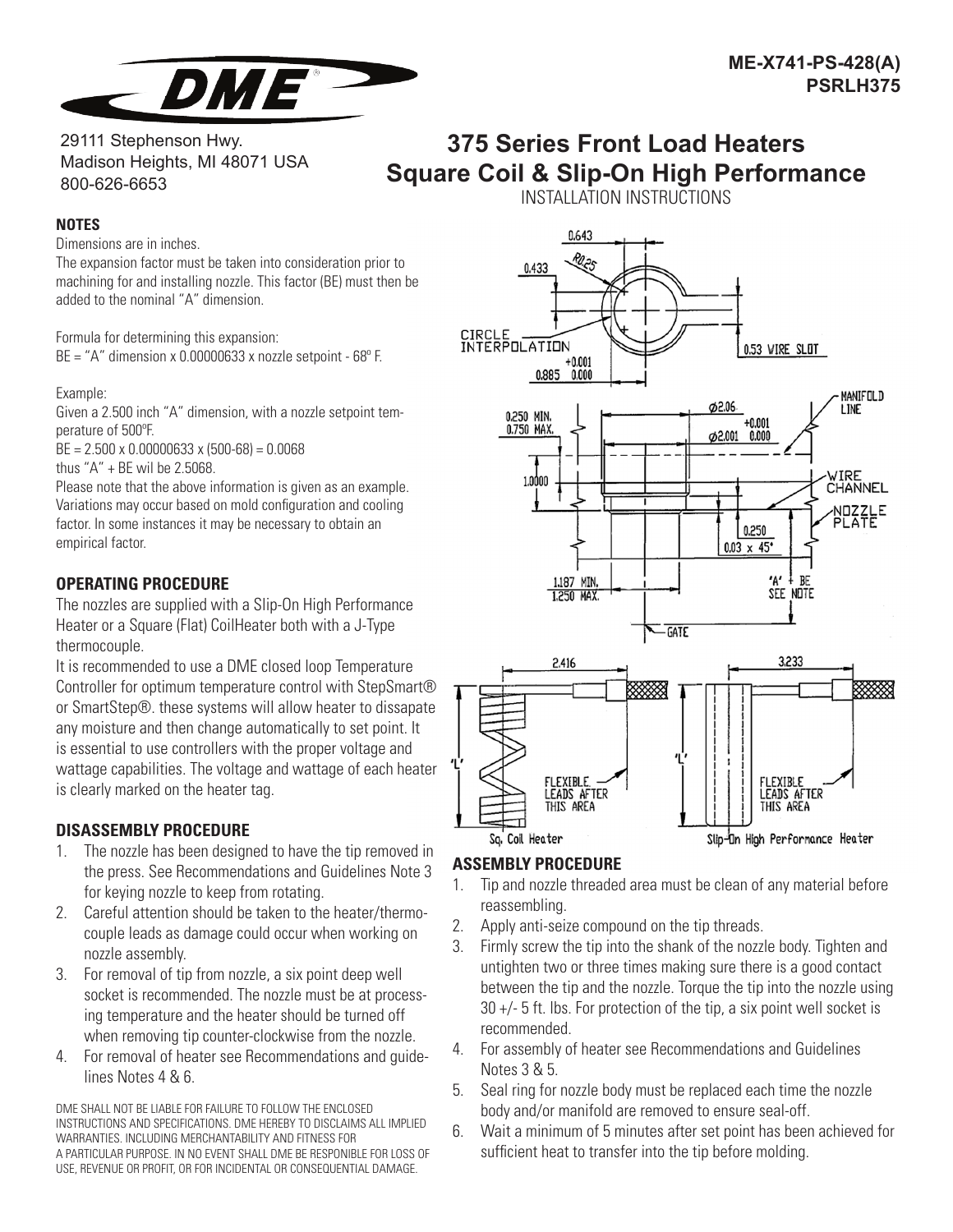

29111 Stephenson Hwy. Madison Heights, MI 48071 USA 800-626-6653

# **375 Series Front Load Heaters Square Coil & Slip-On High Performance**

INSTALLATION INSTRUCTIONS

| "A"   | Sub Assy # | Nozzle Body # | Heater $#$     | Wattage | "L"  |
|-------|------------|---------------|----------------|---------|------|
| 2.000 | CIA1008-S  | CIB1366       | CIH0088-S      | 400     | 2.19 |
|       | EHA1008    |               | <b>SCH0088</b> |         |      |
| 2.500 | CIA1009-S  | CIB1367       | CIH0089-S      | 450     | 2.69 |
|       | EHA1009    |               | <b>SCH0089</b> |         |      |
| 3.000 | CIA1010-S  | CIB1368       | CIH0090-S      | 550     | 3.19 |
|       | EHA1010    |               | <b>SCH0090</b> |         |      |
| 3.500 | CIA1011-S  | CIB1369       | CIH0091-S      | 700     | 3.69 |
|       | EHA1011    |               | <b>SCH0091</b> |         |      |
| 4.000 | CIA1012-S  | CIB1370       | CIH0092-S      | 800     | 4.19 |
|       | EHA1012    |               | <b>SCH0092</b> |         |      |
| 5.000 | CIA1013-S  | CIB1371       | CIH0093-S      | 900     | 5.19 |
|       | EHA1013    |               | <b>SCH0093</b> |         |      |
| 6.000 | CIA1014-S  | CIB1372       | CIH0094-S      | 1000    | 6.19 |
|       | EHA1014    |               | <b>SCH0094</b> |         |      |
| 7.000 | CIA1015-S  | CIB1373       | CIH0095-S      | 1100    | 7.19 |
|       | EHA0015    |               | <b>SCH0095</b> |         |      |

## **IMPORTANT SAFETY INFORMATION —DANGER—**

A hot runner system includes electrical elements and may contain molton plastic at elevated temperatures and pressure.

- 1. To avoid injury, exercise caution by reading these instructions before servicing or operating the system.
- 2. The instructions MUST be passed on to the end-user where they must be read before using this product. Failure to do so can result in serious injury or death.

## **STORED ENERGY & HIGH TEMPERATURE HAZARDS**

Failure to comply can result in serious injury or death.

This product maintains molton plastic at high-pressure. Use caution when operating and servicing the system.

Physical contact with molton plastic may result in severe burns. Proper protective equipment, including eye protection, must be worn.

This product has heated surfaces. Use caution when operating and servicing the system to avoid severe burns. Proper protective equipment should be worn.

## **ELECTRICAL HAZARDS—WARNING—**

Failure to comply will result in serious injury or death. Improper voltage or grounding can result in electrical shock. Use only with proper voltage and proper earth grounding. To avoid electrical shock, do not operate product when wet. Do not operate this equipment with covers or panels removed.

To avoid electrical shock, turn off the main power disconnect and lockout/tag-out before servicing this device. Do not connect temperature sensors to electrical power. It will damage the product and could cause fire, severe injuries or death.

If green ground wire present, wire must be connected to the ground. Do not rebend rigid leads. Rebending leads might result in damage to the circuit. Product might absorb moisture when cool. Use low voltage or power to drive out residual moisture before applying full power. Failure to do so may cause damage to this product.